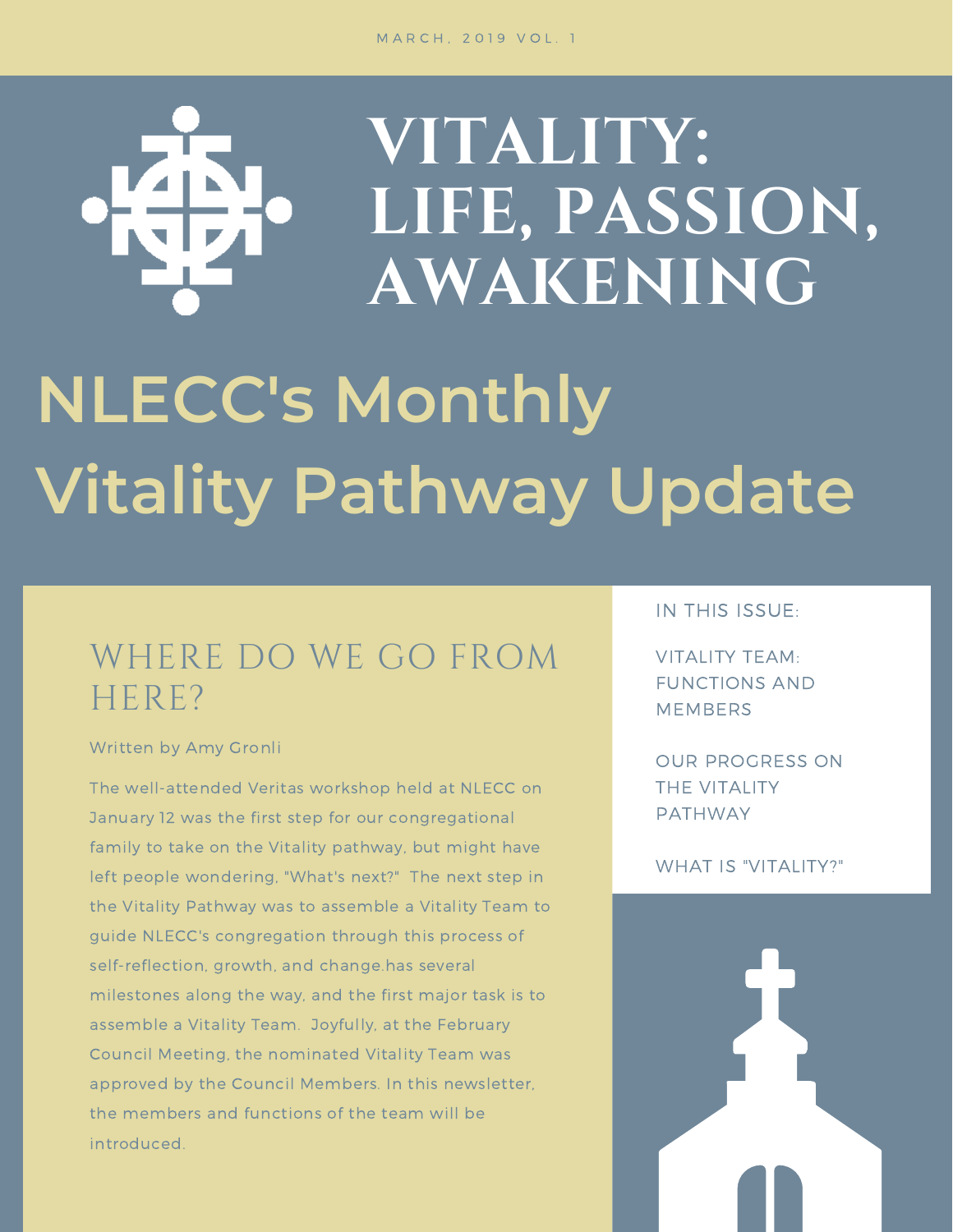# VITALITY TEAM

## FUNCTIONS

- Evaluate the Veritas experience
- Establish a process of pervasive prayer
- Initiate the relational covenant
- Communicate between the Vitality Team, Council, and Congregation
- Find your Biblical story
- Clarify mission
- Learn from history: what informs our future?
- Develop an internal profile
- Develop an external profile
- Summarize Vitality Team's work

### **MEMBERS**

- **Barry Lynch: Clarify mission**
- **Mike McCain**: Establish a process of pervasive prayer
- **Sara Barber**: Develop an external profile
- **Melissa Christiansen**: Communicate between the Vitality Team, Council, and Congregation
- **Mike Erickson**: Find your Biblical Story
- **Jeff Koehler**: Initiate the relational covenant & Liaison to the Church Council
- **Pastor Kevin Melin**: Learning from history & Liaison to the Elder Board

# VITALITY PATHWAY